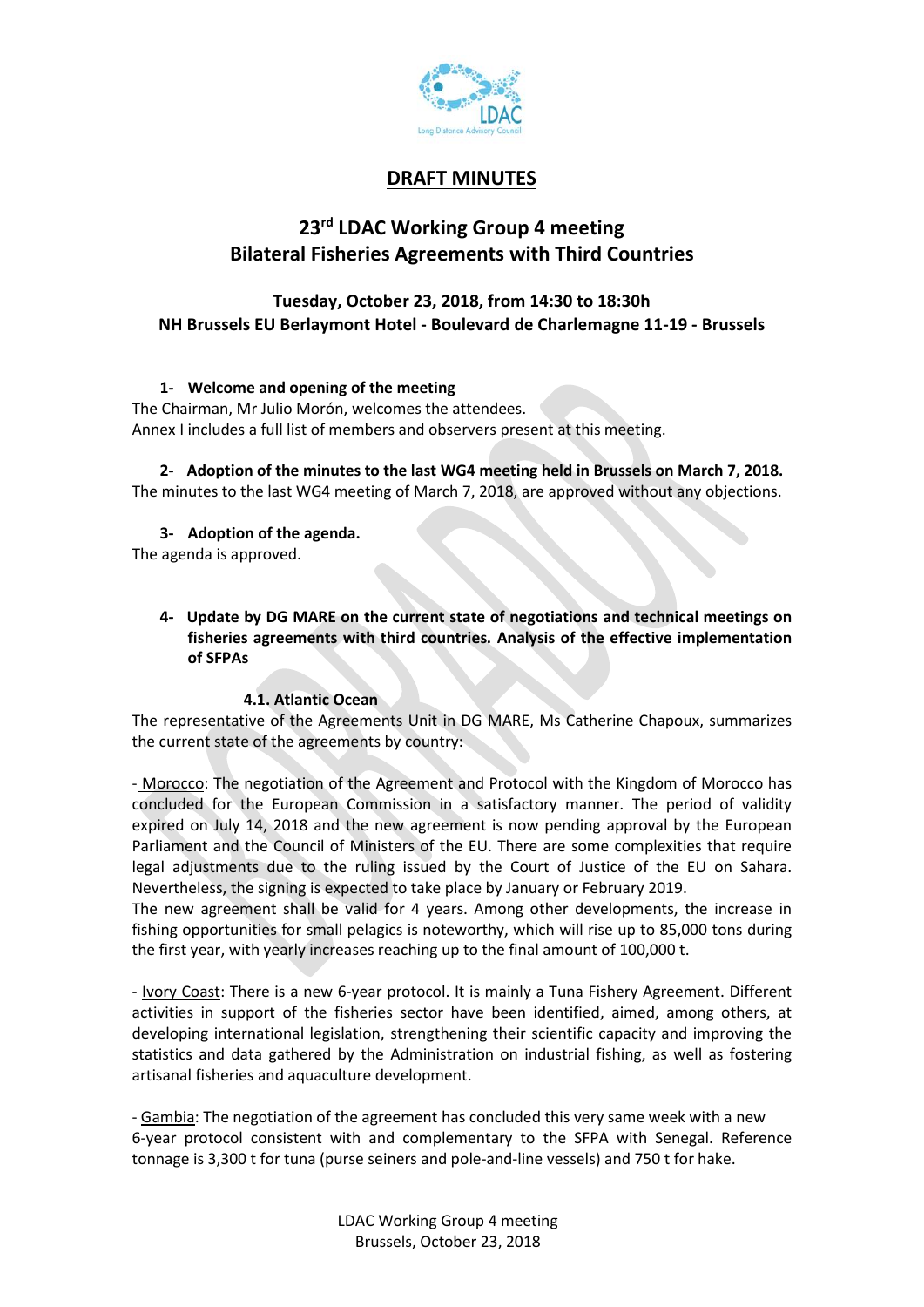

- Cape Verde: A new protocol was signed on last October 12. Conditions of the agreement in force are maintained in general terms regarding 8,000 t for swordfish, sharks and tuna-like species. The most significant aspect is the inclusion in the sectorial support of a specific chapter on blue economy and contribution to artisanal fishing.

- Guinea Bissau: Negotiations were resumed after a long time at a meeting held on October 8 and 9. Significant progress has been made, moving from a fishing effort to a quota management system and a new fishing category is expected to be included for the small pelagics fleet. A new round of negotiations is scheduled for next month.

- Mauritania: A Joint Committee meeting was held recently, albeit without amendments to the protocol. There was disagreement regarding the inclusion of a new category for pelagics.

- Senegal: Good level of utilization of fishing opportunities for black hake, having reached the foreseen limit in 2017. On the other hand, the tuna fleet only used up half its fishing opportunities, which had an impact on the country's revenue. The next Joint Committee meeting shall revise the utilization of sectorial support.

### 4.2.Indian Ocean

- Madagascar: Negotiations are currently in progress, given that the protocol is about to expire, so as to avoid interruptions of the fishing activities carried out in the area.

- Seychelles: Negotiations are in progress for the renewal of the agreement.
- Mauritius: The agreement shall be discussed at the next Joint Committee meeting.

The Chairman thanks Ms Chapoux for this complete update and opens the floor to questions and comments from the members.

Ms Rocío Béjar, from CEPESCA, emphasizes the importance for the Spanish fleet of an early adoption by the EP and the Council of the new agreement with Morocco.

With respect to Guinea Bissau, she highlights that the Spanish fleet keenly awaits this agreement; therefore they expect the next round of negotiations to take place as soon as possible. Furthermore, it is welcomed that the increase in the financial contribution from the EU is catered to so as to improve the technical capacity of the different fleets and improve fishing opportunities.

On the other hand, she conveys the concern on behalf of the shellfish fleet from Huelva with regard to the demand set by Guinea Bissau authorities regarding compulsory landings, to the extent that the operations of this fleet would be hampered, and, therefore, urges the EC to take this request into consideration.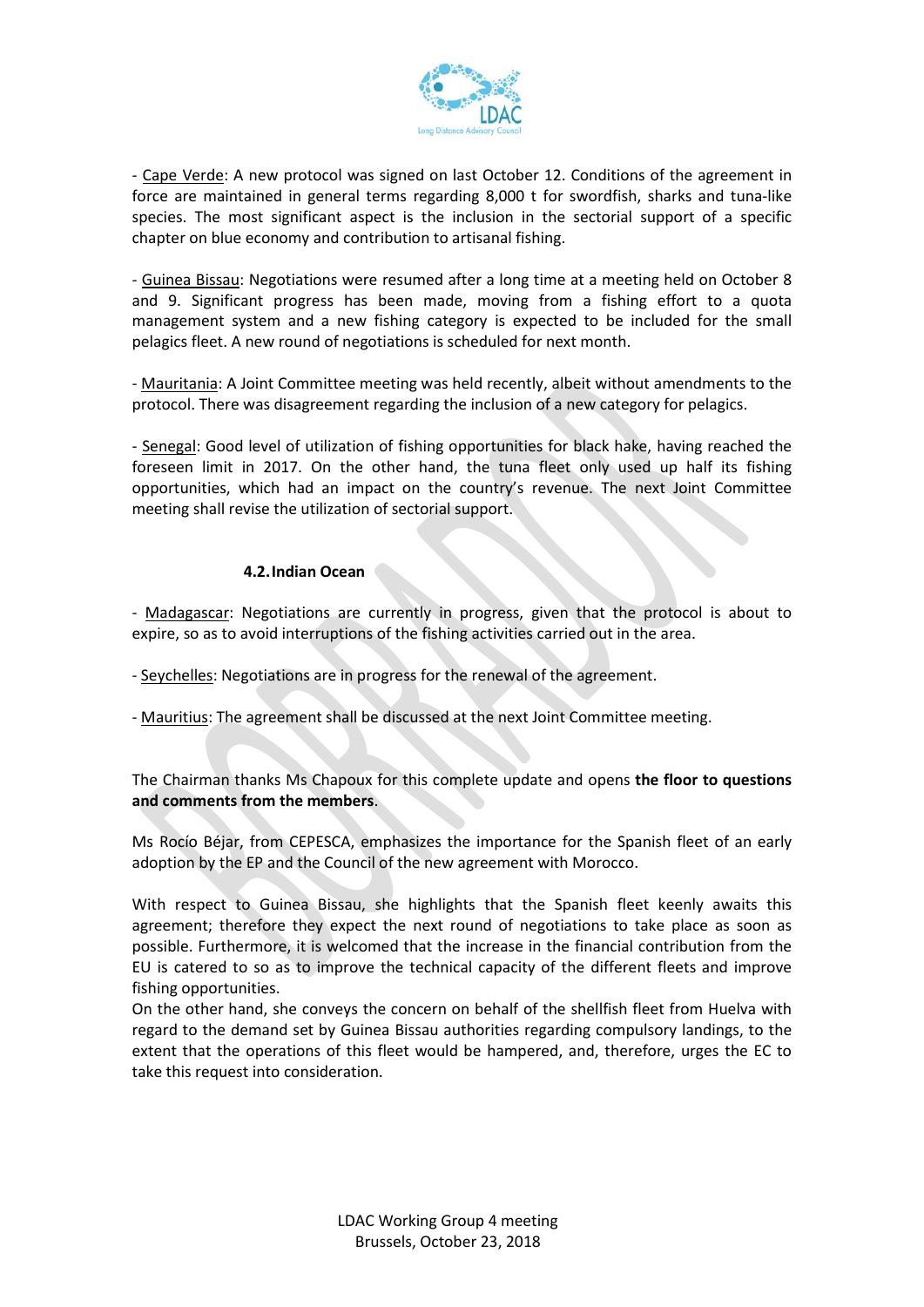

Ms Béatrice Gorez, from CFFA-CAPE, underscores the importance of improving biological knowledge on small pelagics (especially sardinella) so as to determine the surplus at the Joint Scientific Committees. To that end, it would be desirable to follow a regional approach in the research conducted through organizations such as CECAF.

She adds that it would be very useful for African Coastal Countries to have transparency protocols in order to know the global fishing effort made by all fleets operating in their waters. Among others, it is necessary to know the data related to access conditions and the stake of Chinese investments in Madagascar.

Regarding the Ivory Coast, she highlights the need to ensure regular tuna supply for the women's fish processing cooperatives. In that sense, she congratulates both the EP Fisheries Committee as well as the European Commission for attending to this request and holding meetings with their representatives to listen first hand to their claims. Furthermore, she urges politicians and the European industry alike to show more will so that this activity can be successfully developed.

Answering the questions addressed by the members regarding the trade-off for the sectorial support and the European fishing activities conducted in the countries with which SFPAs are signed, the EC representative states that the ex-ante and ex-post reports on the socioeconomic impact of these actions gather the strengths and weaknesses, as well as the areas for improvement to be tackled in future protocols. Said reports are publicly available and accessible for consultation on the website of DG MARE. All interested parties are encouraged to refer to them.

#### ACTION:

- The Secretariat shall include on the meeting website a link to the ex-ante and ex-post reports published regularly by the European Commission for each agreement.

- The Secretariat shall gather the comments from the representatives of the interested fleets and other stakeholders regarding the recommendations to convey to the European Commission for the next negotiations to be held with third countries.

#### 4.3.Pacific Ocean

There are no new developments.

#### 4.4. Reflections on the implementation of fisheries agreements

The EC representative, Ms Catherine Chapoux, clarifies that the reports on the different countries are drawn by external consultants and published on the website of DG MARE.

Mr Alexandre Rodríguez, Executive Secretary, asks about the consistency of the expenditure and the EU funding priorities. For example, an FAO regional project is being conducted in Cape Verde on Blue Economy; therefore he asks whether they are thinking about using specific funds, from sectorial support or other sources, so that they are complementary to those from the FAO or other organizations like the World Bank.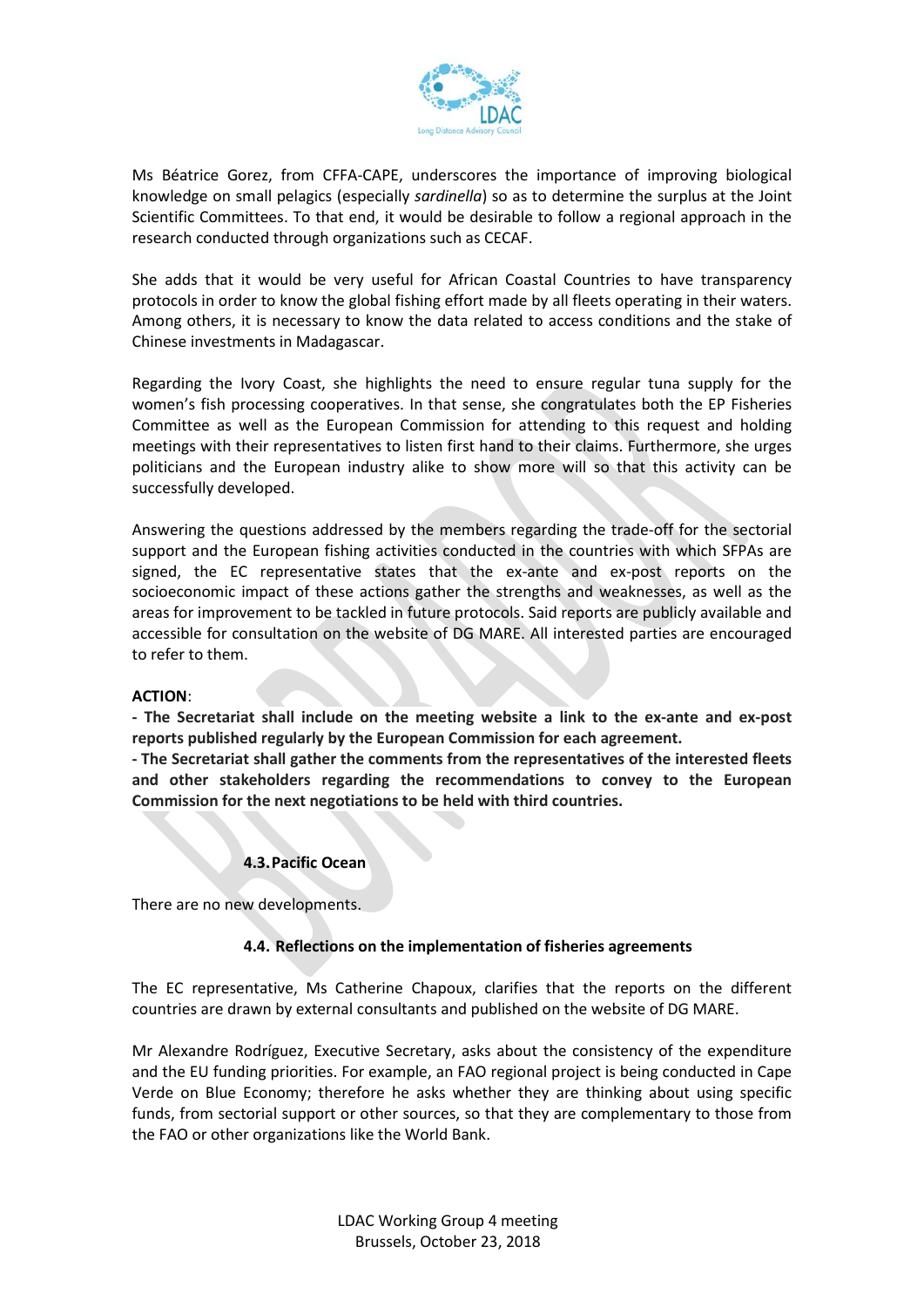

Ms Catherine Chapoux, from the EC, answers that the EU funds utilization depends on the priorities identified by the country itself. She states that they are coordinated with the World Bank, which focuses more on loans and funding with return, therefore the kind of actions executed are different. Nevertheless, she points out that they are paying very close attention to the rest of international donors (the European Fund for Development, the African Bank, the Arab Bank...).

After several comments uttered by the members regarding the degree of confusion or lack of precision shown in the data of different ex-post reports with respect to vessel types and catch levels, the EC representative replies that managing the information pertaining to the agreements is a complicated task and points out that the ideal scenario would be to improve the methodology by using the real data handled by the European Commission (following prior consent given by the Flag States) to allow for a more reliable analysis.

### ACTION:

- The Secretariat shall evaluate the need to create an infographic chart showing all existing projects that count on funding from the EC (DG MARE and DG DEVCO) and from other international bodies such as the FAO, the World Bank and cooperation agencies. The aim of the chart would be to map possible synergies to be found in the field of international fisheries governance and resource management so as to analyse the value they provide.

5- Initiatives to foster dialogue on international fisheries governance

5.1. Analysis of the LDAC letter and the answer from the European Commission regarding the 'Improvement of EU actions on international fisheries governance for the Atlantic and Indian Oceans'

Mr Alexandre Rodríguez, Executive Secretary, reminds about the LDAC letter and the response by the European Commission. Both are accessible on the following links:

- LDAC letter: http://ldac.ldac.eu/attachment/270ff81b-bf7b-4e5b-8e37-c814f85b3802
- Answer: http://ldac.ldac.eu/attachment/a9e4ee60-2859-43bc-bf24-abab33cfed07

There are no actions derived from this topic.

## 5.2. Proposals to establish regional dialogues on fisheries governance with Coastal Countries in the Atlantic and Indian Ocean

The EC representative, Ms Isabelle Viallon, from DG DEVCO, states that they are pondering the way to support investments in Africa and work more with the private sector from those countries as part of a new approach. In fact, the President of the European Commission, Mr Juncker, spoke at the African Alliance about the need of the EU to support investments in Africa and adopt a new approach when working with the private sector through public-private initiatives or partnerships. In particular, the EU requested to identify sectors of economic activity with potential for growth, analysing their value chains, and fisheries appears as a key sector. In this sense, there is a new research program in place with the FAO and the ACP countries on social and environmental responsibility in the fisheries value chain. More details will be shared in the upcoming months.

> LDAC Working Group 4 meeting Brussels, October 23, 2018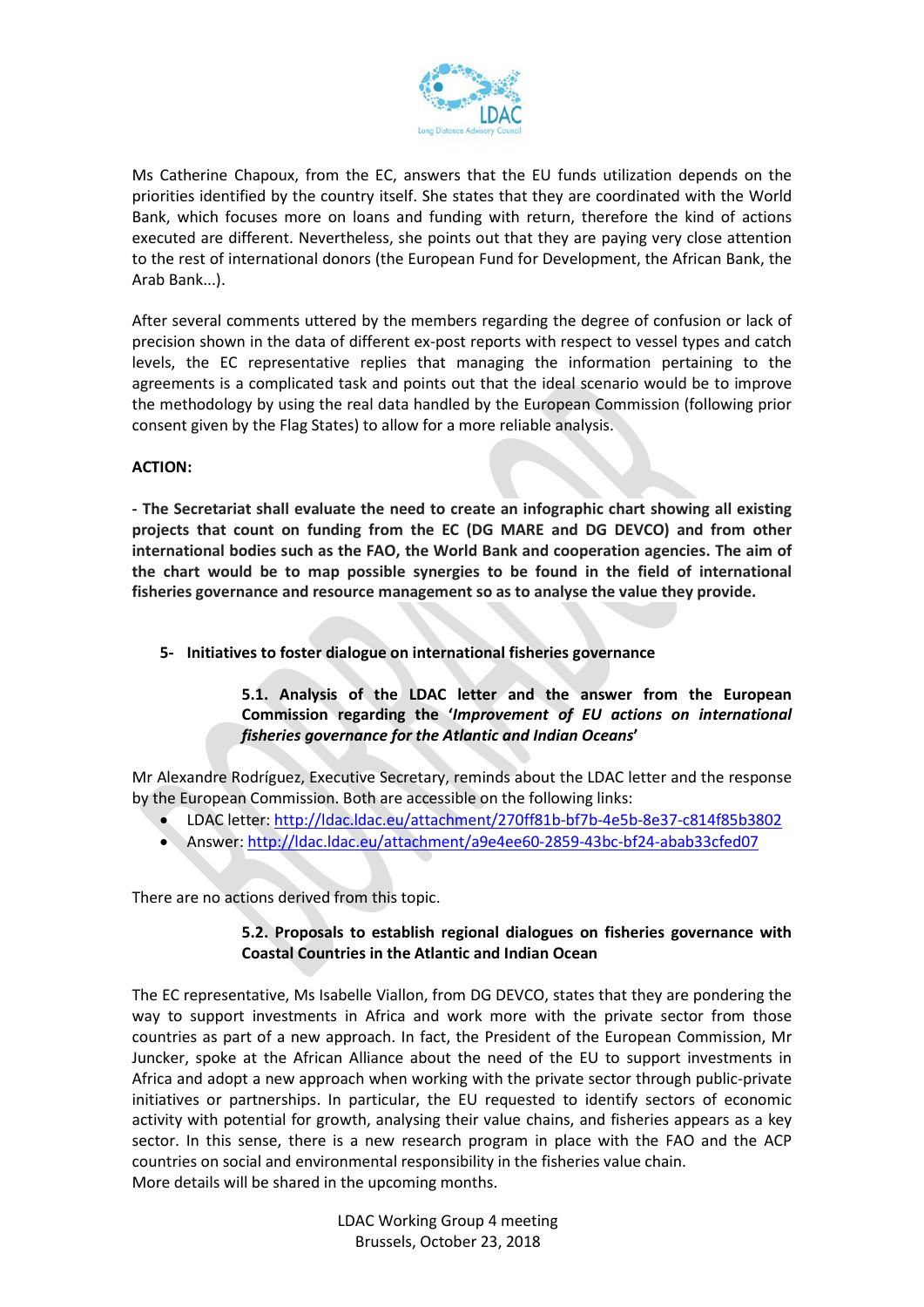

#### ACTIONS:

- The Secretariat shall request members to send ideas on fisheries investments of the European fleets and fishing sector in third countries, as well as specific examples of various elements of the fisheries value chain of certain European investments. These examples, once discussed at the WG4 and adopted by the Executive Committee, shall be sent to Ms Isabelle Viallon (DG DEVCO) for them to be included in the EC analysis on fisheries value chains (i.e., species caught, number of vessels, operational dynamics including trade flows, value added generation, return on investment, local economies, etc.).

- The Secretariat shall be in touch with the FAO Fisheries Department in order to assess the possibility of taking part in the public stakeholder consultation to promote social responsibility in the fishing sector all throughout the value chain, by virtue of the agreement reached on the 33rd Session of the FAO Committee on Fisheries (COFI).

## 5.3. Presentation on the Pacific-EU Marine Partnership Programme

The EC representative, Ms Isabelle Viallon, from DG DEVCO, reports that the Pacific-EU Marine Partnership Agreement (PEAMP) is one of the largest regarding its geographical scope, which encompasses the Pacific Ocean and works together with the regional organizations of 4 continents. It is an ambitious programme in terms of resources and is managed by the South Pacific Community and counts on the collaboration of the University of the Pacific for the development of the curriculum. She highlights that the European Commission wishes to use the regional programmes already in place to include the EU in the dialogue on marine and fisheries policies. She points out that DG DEVCO and DG MARE have coordinated their efforts and held meetings to prepare this Programme.

## 5.4. Launch and action plan for the Indian Ocean – ECOFISH programme (DG DEVCO)

Ms Isabelle Viallon, from the EC, emphasizes the will to lend support to the different fisheries organizations in the region and underscores the interest in following a new approach that sheds special importance to governance-related topics, in addition to the analysis of the value chain and the strengthening of the social and environmental dimension of fisheries. She reports that the programme was already signed with the Indian Ocean Commission (IOC) and focuses mainly on the support to the fisheries organizations in the region and the engagement and development of coastal communities.

Furthermore, she points out that the Commission is seeking to support the different organizations with fisheries management competences in the Indian Ocean region, mainly the IOTC and the SWIOFC. They are facilitating the dialogue so as to engage coastal countries to participate in these organizations and to implement their recommendations through national reports. There will also be calls for proposals for specific regional projects.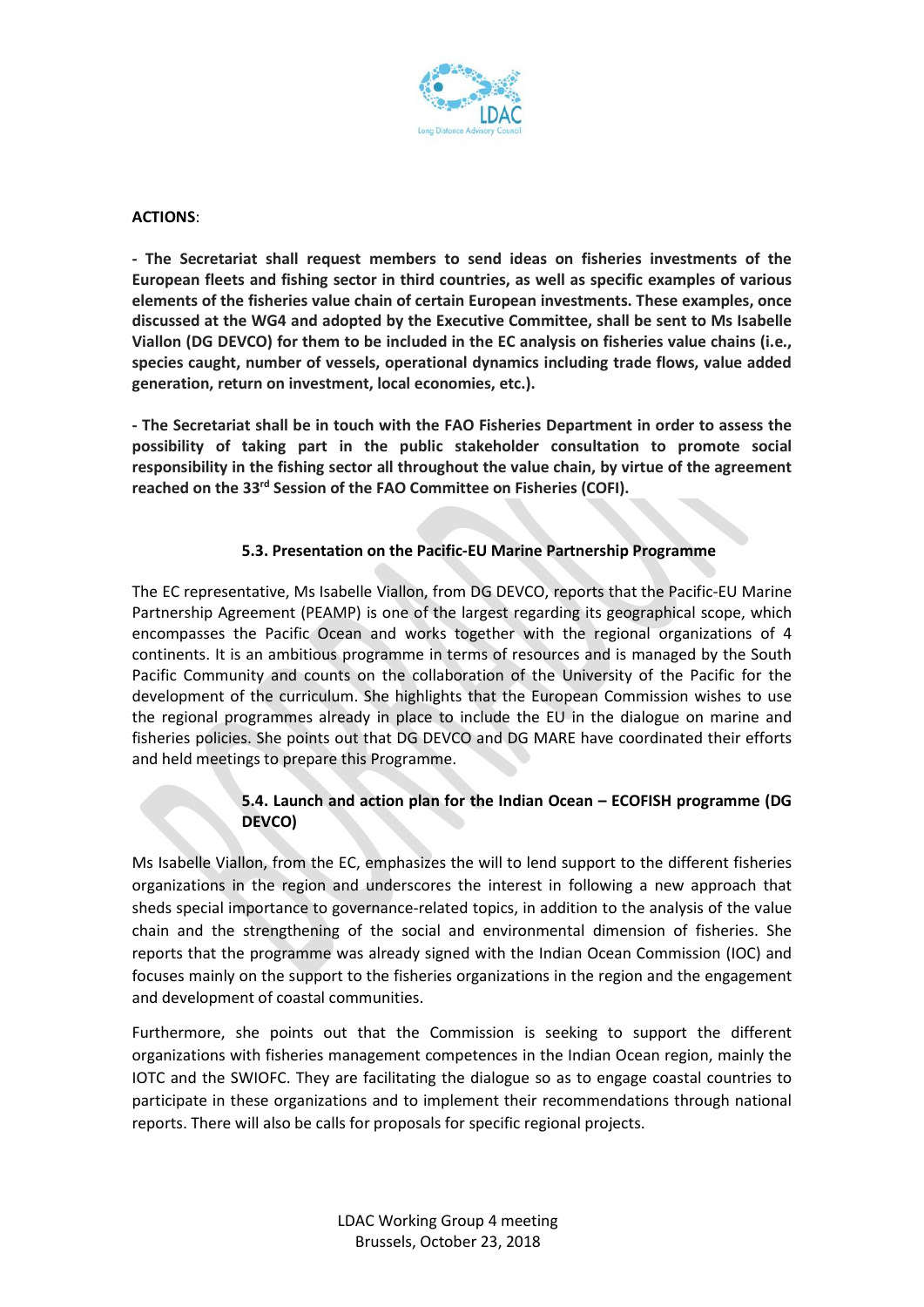

## Question time for WG4 members:

Then, Mr Julio Morón, from OPAGAC, asks how the LDAC can become engaged in the work developed by the EU in Africa and how the role of the COMHAFAT could fit into that task.

Ms Viallon, EC representative, answers that for the development of regional programs with other regional organizations ECOWAS should be the direct contact, as the economic body. CECAF and ICCAT are present as RFMOs; and the subregional fisheries organizations, as regional allies. She points out that the moment calls for proposals are launched for tasks or actions within the ECOFISH programme aimed at supporting fisheries development projects in the different countries, all information published will be shared with the LDAC so that it can be distributed to COMHAFAT.

Mr Julio Morón, from OPAGAC, explains that they want to prompt a political reflexion on the value of the role played by the COMHAFAT at the ICCAT, and states that the Japanese are already aware of it.

The EC representative, Mr Kristopher Du Rietz, points out that he himself has participated directly there and considers the topics dealt with at the COMHAFAT meetings to be of high interest, nevertheless he underscores that in order to be able to lend economic support to projects with them, certain elements regarding participatory mechanisms need to be taken into consideration. He invites all interested parties to request a meeting with DG MARE.

#### ACTION:

- The LDAC Secretariat and Chairmanship shall make progress working with the COMHAFAT in order to launch initiatives such as the regional observer program at sea and the regional scheme on port state control in African coastal countries. A joint LDAC and COMHAFAT delegation shall request a meeting with the European Commission (DG MARE and DG DEVCO) so as to analyse the role of ECOWAS and other organizations and have a clear picture of where the COMHAFAT would fit in or which role it could play.

#### 5.5. Update on EU-funded projects in Western Africa: FISHGOV2 and PESCAO

The EC representative, Ms Isabelle Viallon, informs that the first meeting of the PESCAO Project Steering Committee shall take place during the first week of November. In addition to that, she highlights that, in the ECOWAS region, two subregional organizations (namely the SRFC and the FCWC) as well as the European Fisheries Control Agency (EFCA) have taken part in the design of the phase dealing with the joint sea inspection and control operations.

She adds that the first capacity-building workshop for control authorities in West African countries involved in the project (Senegal, Gambia, Guinea Bissau and the Republic of Guinea, Togo and Benin) will take place this week in Vigo. Inspectors in possession of good technical skills will be identified from all the different countries so that they can later on train the rest of the teams in their countries of origin.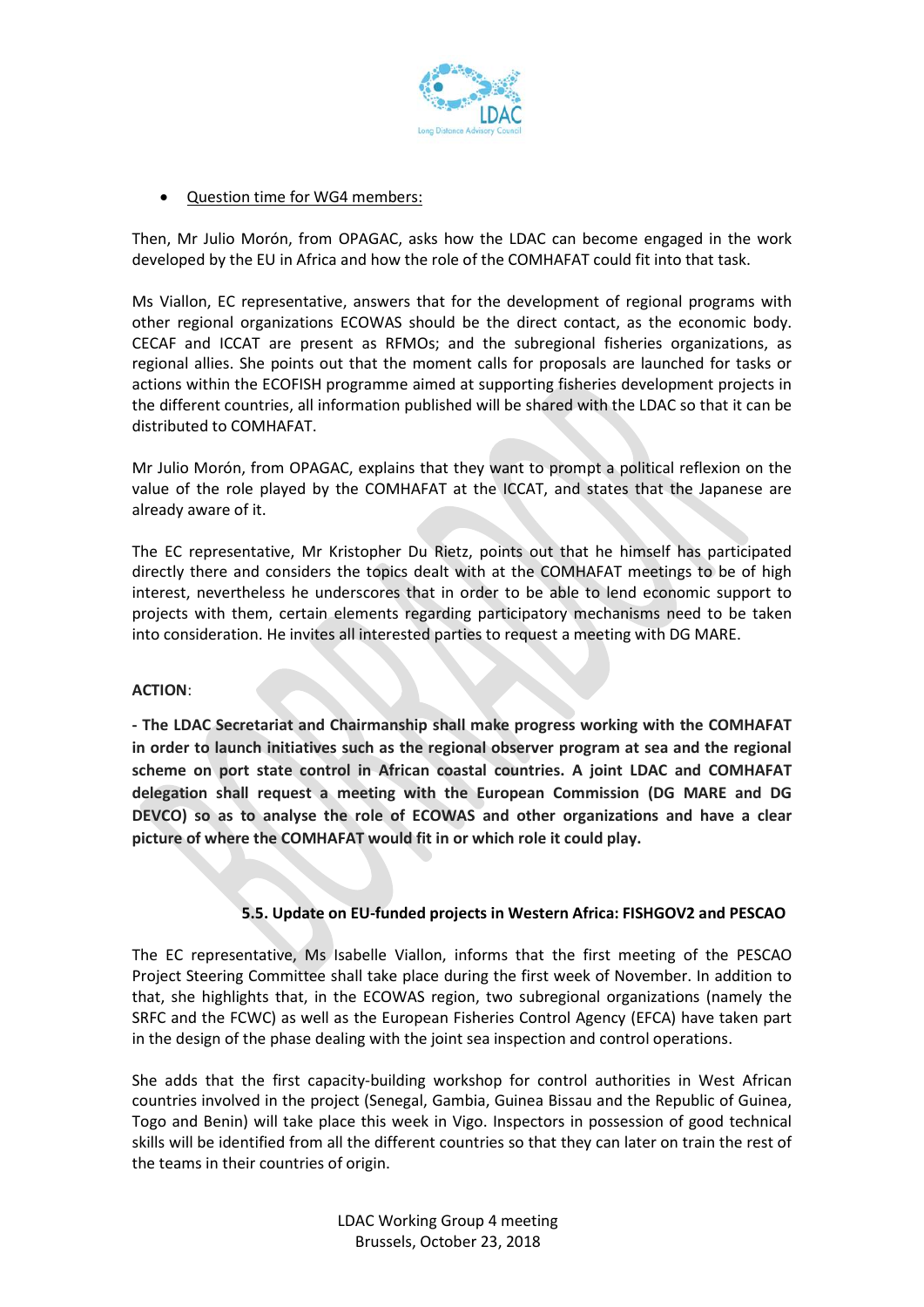

From her point of view, she believes that trust has been instilled among the members. Furthermore, ECOWAS shows interest in working on topics related to fisheries, which is key in order to start considering fisheries as a priority, create synergies to fight against Illegal, Undocumented and Unreported Fishing (IUU) and promote a regional approach in the control of fisheries.

While the  $1<sup>st</sup>$  Steering Committee will focus on procedural and logistics issues, the next one should be devoted to dialogue and policies.

## 6- Collaboration and Partnership between the LDAC and other international bodies

## 6.1. Conclusions of the 10<sup>th</sup> Conference of the Fisheries Ministers of ATLAFCO-COMHAFAT (Abidjan, August 26-28, 2018)

Mr Alexandre Rodríguez, Executive Secretary, attended the meeting on behalf of the LDAC. He summarizes the outcome and encourages WG4 members to read the full report available at: http://ldac.ldac.eu/attachment/78efe427-b149-43df-8b48-5a07da6444f0

## 6.2. Summary of the 7<sup>th</sup> SWIOFC meeting on Fisheries Agreements (Sept. 19-21)

Mr Julio Morón, from OPAGAC, explains that they were invited to attend as members of the Community delegation, that they were the only attendees acting as observers and that nobody attended the meeting on behalf of the European Commission.

It was the seventh out of a total of 13 meetings scheduled in order to agree on the minimum terms and conditions (MTC) on access for those fisheries agreements signed with South West Indian Ocean Fisheries Commission (SWIOFC) country members. One of the main conclusions was the establishment of an access fee per vessel, which should be no less than 12% of the catch value, and he highlights the fact that the European fleet does not currently have fishing licences in countries imposing access fees, such is the case of Kenya, Tanzania or Mozambique, as this measure renders this situation economically unviable.

Currently, they wish to modify the rules, as they estimate losses reaching up to 6 million euros for not paying heed to some simple recommendations regarding the economic viability of the agreements.

On the other hand, the demand to report data using the VMS was also introduced as an alternative to the AIS, which is not a feasible option in this area due to the severe safety risk exposure for the crews that would fall prey to the proliferation of piracy.

The distribution criteria of the IOTC were also discussed without reaching any agreement. It appears as though the conditions for fishing licences will be announced shortly.

He asks himself what is the EC position regarding the action strategy for the SWIOFC and points out that they will attend the next meetings and continue to report about them.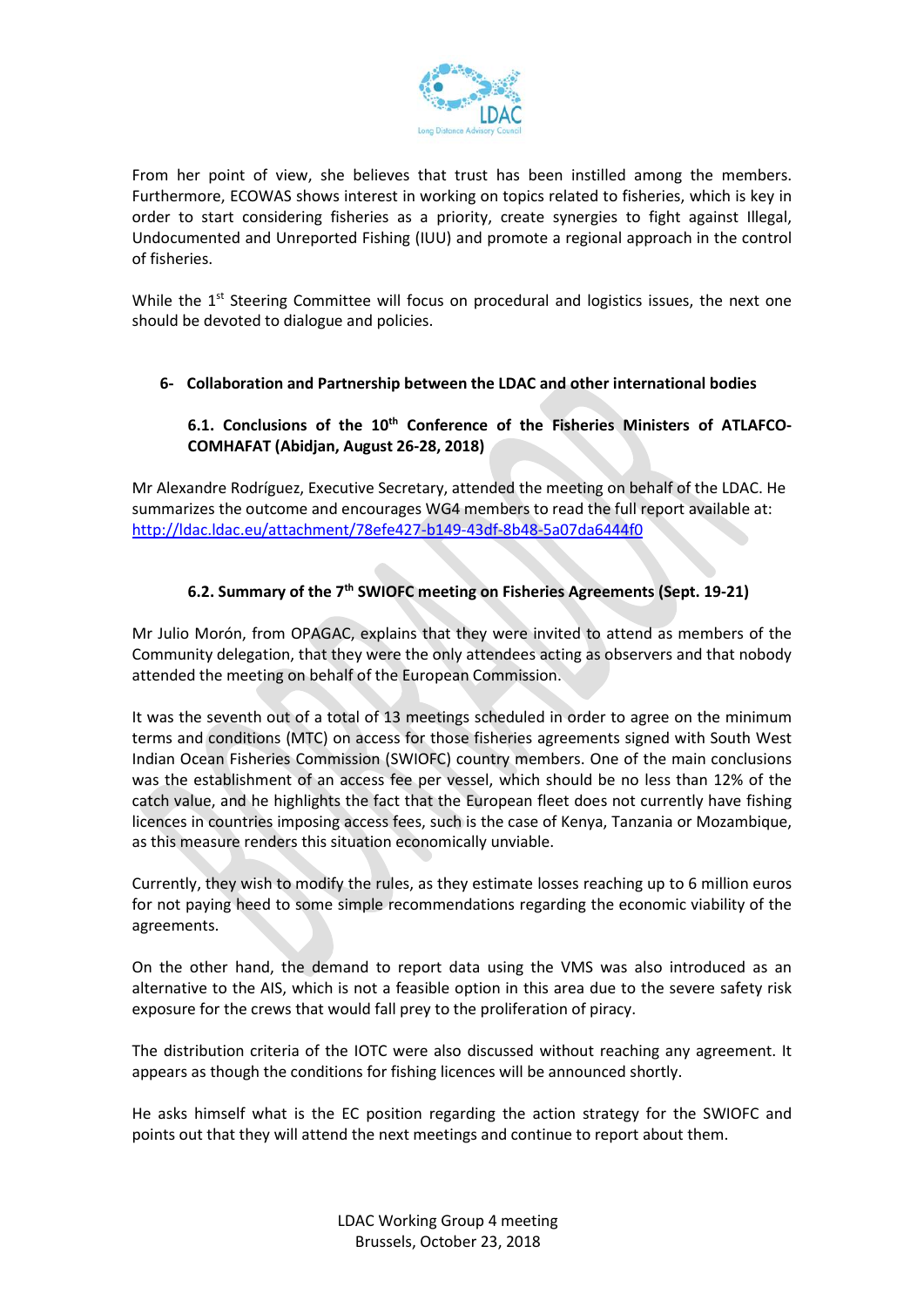

ACTION: OPAGAC will report WG4 about the developments and decisions made at SWIOFC meetings.

## 6.3. Joint initiatives and actions for the second semester of 2018

ACTION:

- The Secretariat shall include in the budget and work programme for Year 13 (June 2019 – May 2020) the organization of an international conference on the EU strategy to improve regional and bilateral governance for fisheries with third countries from the Indian Ocean, such as Seychelles, Mauritius and Madagascar.

### 7- Date and place of the next WG4 meeting.

The Secretariat announced that the next meeting shall take place in March in Brussels. Members and observers shall be notified as soon as the exact date is confirmed.

# -END OF DOCUMENT-